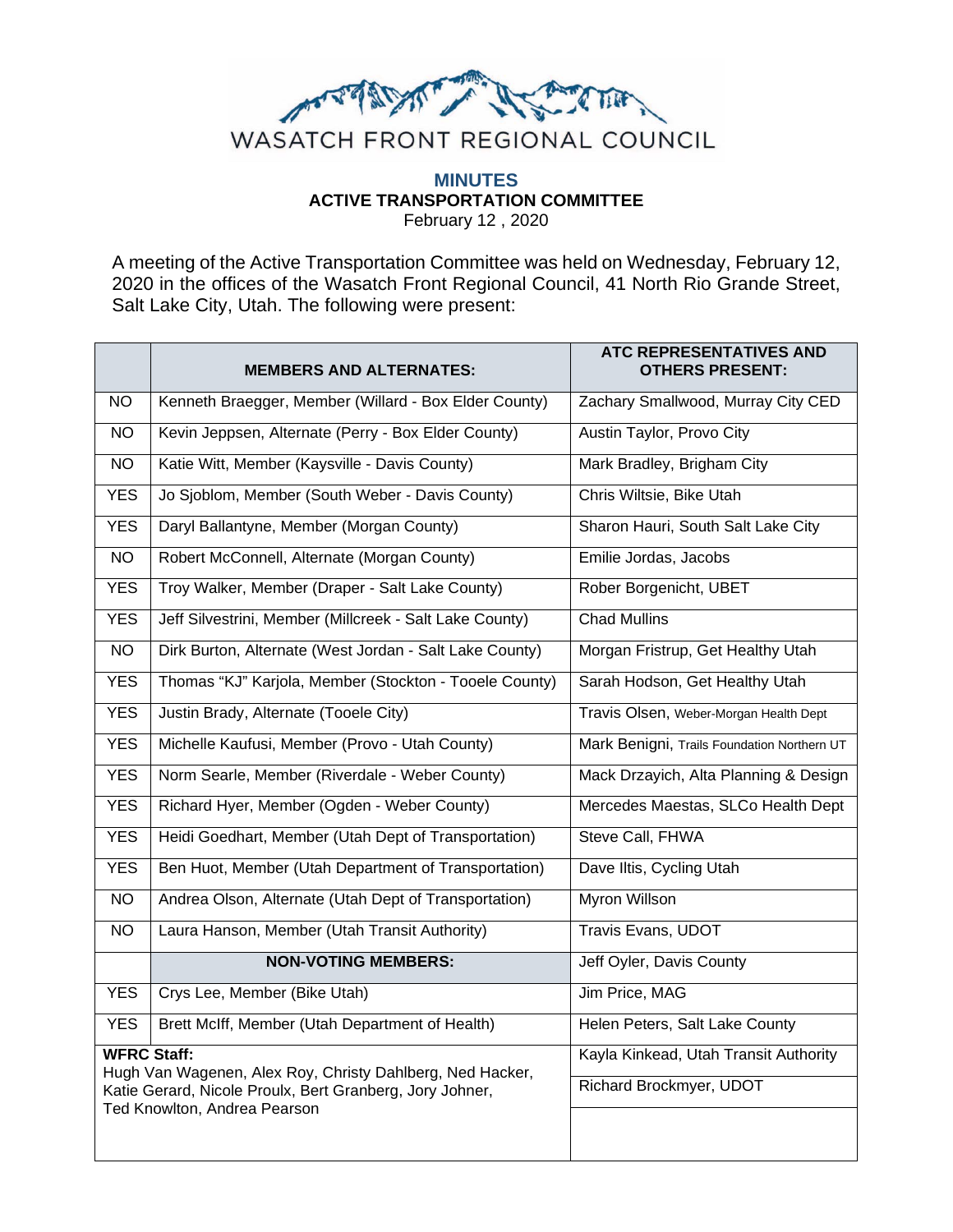## **1. Introductions and Consent Agenda:**

Mayor Jo Sjoblom, Chair, called the meeting to order at 9:46 a.m. and welcomed committee members and guests. **[00:00:13]** Introductions were made.

## **1a. ACTION: Approval of Minutes [00:03:23]:**

Mayor Sjoblom entertained a motion to approve the minutes of the Active Transportation Committee meeting held on October 9, 2019. A motion was made by Mayor Jeff Silvestrini, and seconded by Heidi Goedhart, UDOT, that the minutes be approved without changes. Motion carried unanimously.

## **2. Chair Report [00:04:10]:**

Mayor Sjoblom reported on her experience on the Mobile Active Transportation Tour (MATT) that she and others attended in Madison, WI in September 2019. She felt that the Wasatch Front region could learn a lot and work towards modeling their city's best practices. Mayor Sjoblom also stated that there will be some local MATTs arranged in the near future, and more information will be forthcoming.

## **3. Public Comment [00:06:33]:**

Mark Benigni announced that Weber Pathways has changed its name to better represent the areas that it represents and the work that the group supports. The new name is the Trails Foundation of Northern Utah. For more information, please see tfnu.org. **[00:09:14]**  Mayor Silvestrini brought attention to Senate Bill 133, sponsored by Representative Mike Winder. This bill would permit local entities to utilize the right of eminent domain to enhance trail systems.

#### **4. Discuss 2020 Committee Goals [00:14:12]**

Hugh Van Wagenen displayed the 2019 Active Transportation Goals and invited group dialogue to assist in developing Goals for 2020. Mr. Van Wagenen will collect all the feedback from today's meeting and other suggestions and create a new set of goals to be presented and discussed at the next ATC meeting on March 11, 2020, where action will be taken to approve them.

## **5. Discuss Transportation Investment Fund Active and Transit Transportation Investment Fund First/Last Mile Nominations [00:41:10]**

During the 2019 Legislative session, the Legislature made the designation that allowed use of TIF and TTIF funds to be used on stand-alone active transportation projects. UDOT staff began developing a nomination process and prioritization process following that legislation. In total, 13 agencies (12 cities and MAG) nominated a project along the Wasatch Front region.

#### **6. Results of Get Healthy Utah Illumination Lab [00:58:19]**

Sarah Hodson, with Get Healthy Utah, presented the information gathered from a survey of 28 Utah municipal leaders around the state, conducted in July 2019. The data collected reflects the perceived definition and priority placed on community health for each area. For more information, see www.gethealthyutah.org. Ms. Hodson also promoted the Get Healthy Utah Stakeholder Retreat to be held on March 26, 2020.

# **7. Update on Micromobility Toolset [01:15:09]**

Bert Granberg, WFRC, updated the members on work that the Analytics Group is doing regarding travel demand forecasting along the Wasatch Front. Mr. Granberg discussed bringing more attention to active transportation/bike-related data, working with UDOT on a multimodal network connectivity project, and creating more 'mode choices' for travel.